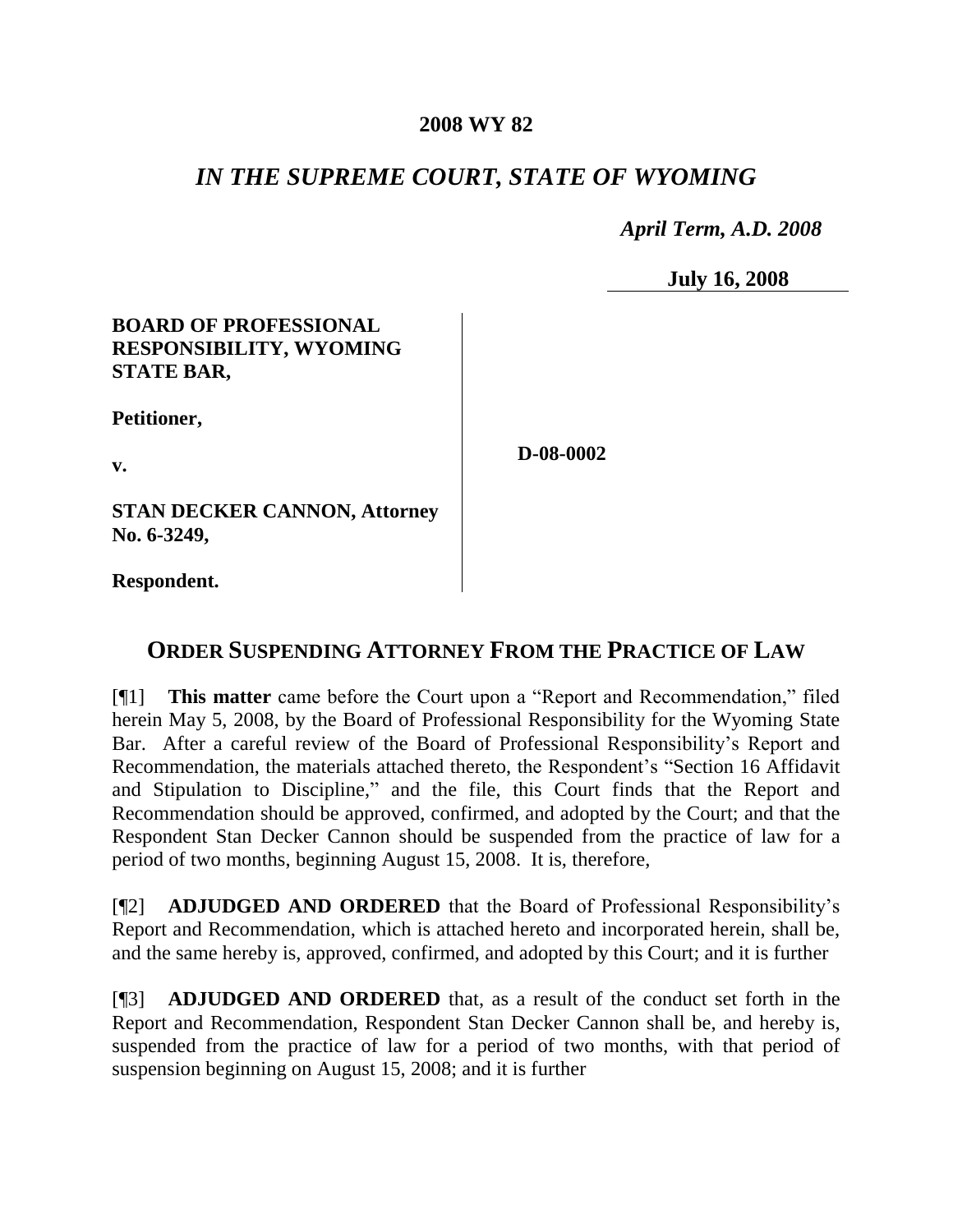[¶4] **ORDERED** that, pursuant to Rule 26 of the Disciplinary Code for the Wyoming State Bar, Stan Decker Cannon shall reimburse the Wyoming State Bar the amount of \$250.00, representing the costs incurred in handling this matter, as well as pay an administrative fee of \$2,000.00, by paying the total amount of \$2,250.00 to the Clerk of the Board of Professional Responsibility, on or before November 1, 2008; and it is further

[¶5] **ORDERED** that, pursuant to Rule 4(c) of the Disciplinary Code for the Wyoming State Bar, this Order Suspending Attorney from the Practice of Law, along with the incorporated Report and Recommendation, shall be published in the Wyoming Reporter and the Pacific Reporter; and it is further

[¶6] **ORDERED** that the Clerk of this Court shall docket this Order Suspending Attorney from the Practice of Law, along with the Report and Recommendation, as a matter coming regularly before this Court as a public record. However, Respondent's "Section 16 Affidavit and Stipulation to Discipline" shall not be publicly disclosed nor made available for use in any other proceeding, except upon order of this Court; and it is further

[¶7] **ORDERED** that the Clerk of this Court transmit a copy of this Order Suspending Attorney from the Practice of Law to the members of the Board of Professional Responsibility, and the clerks of the appropriate courts of the State of Wyoming.

**DATED** this 15th day of July, 2008.

# **BY THE COURT:**

/s/ Barton R. Voigt **BARTON R. VOIGT Chief Justice**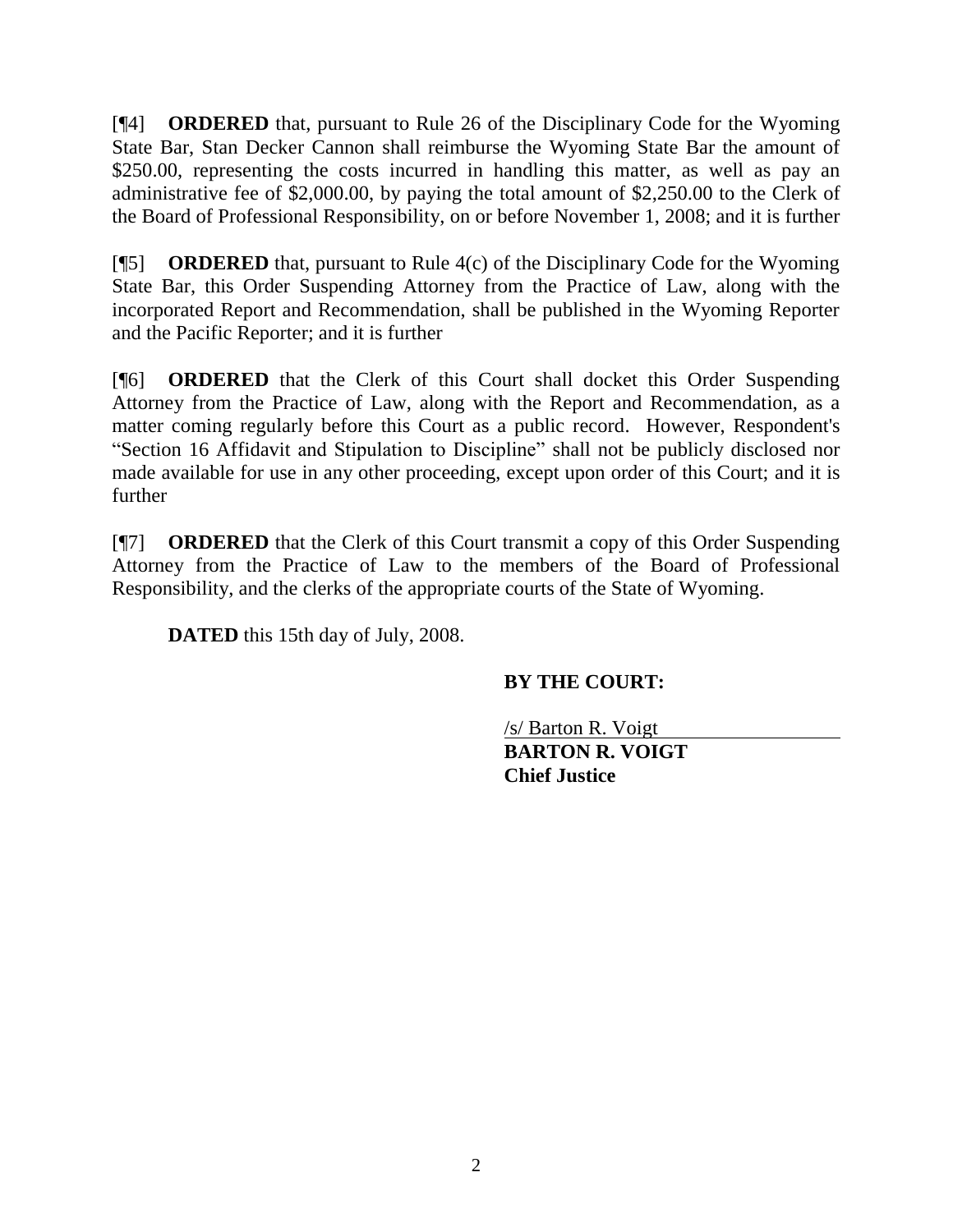#### BEFORE THE BOARD OF PROFESSIONAL RESPONSIBILITY FILED **WYOMING STATE BAR MAY -5 2008 STATE OF WYOMING**

In the matter of **STAN DECKER CANNON**  $WSB \# 6-3249$ ,

AHECO, CLERK

IN THE SUPREME COURT

Docket Nos. 2007-146, 2007-156, 2008-004, 2008-028

Respondent.

### **REPORT AND RECOMMENDATION**

)

 $\lambda$ 

)

 $\lambda$ 

The Board of Professional Responsibility makes the following Report and Recommendation, with its findings of fact, conclusions of law, and recommendation to the Supreme Court of Wyoming:

### **FINDINGS OF FACT**

1. Respondent Stan Decker Cannon is currently an active member of the Wyoming State Bar and has been since 1998. He resides in Rock Springs, Wyoming.

## #2007-146

- On 29 October 2007, Respondent failed to appear at an Order to Show Cause 2. hearing in regard to an allegation he had failed to provide discovery which had been due in May 2007. Respondent had a family emergency, but did not contact the Court or opposing counsel prior to that hearing.
- 3. Around this same time, Respondent also missed a scheduling conference in a civil matter for the same reason.
- 4. By missing these hearings and by not providing discovery as required by the W.R.C.P., Respondent violated Rule 3.4(c) of the Wyoming Rules of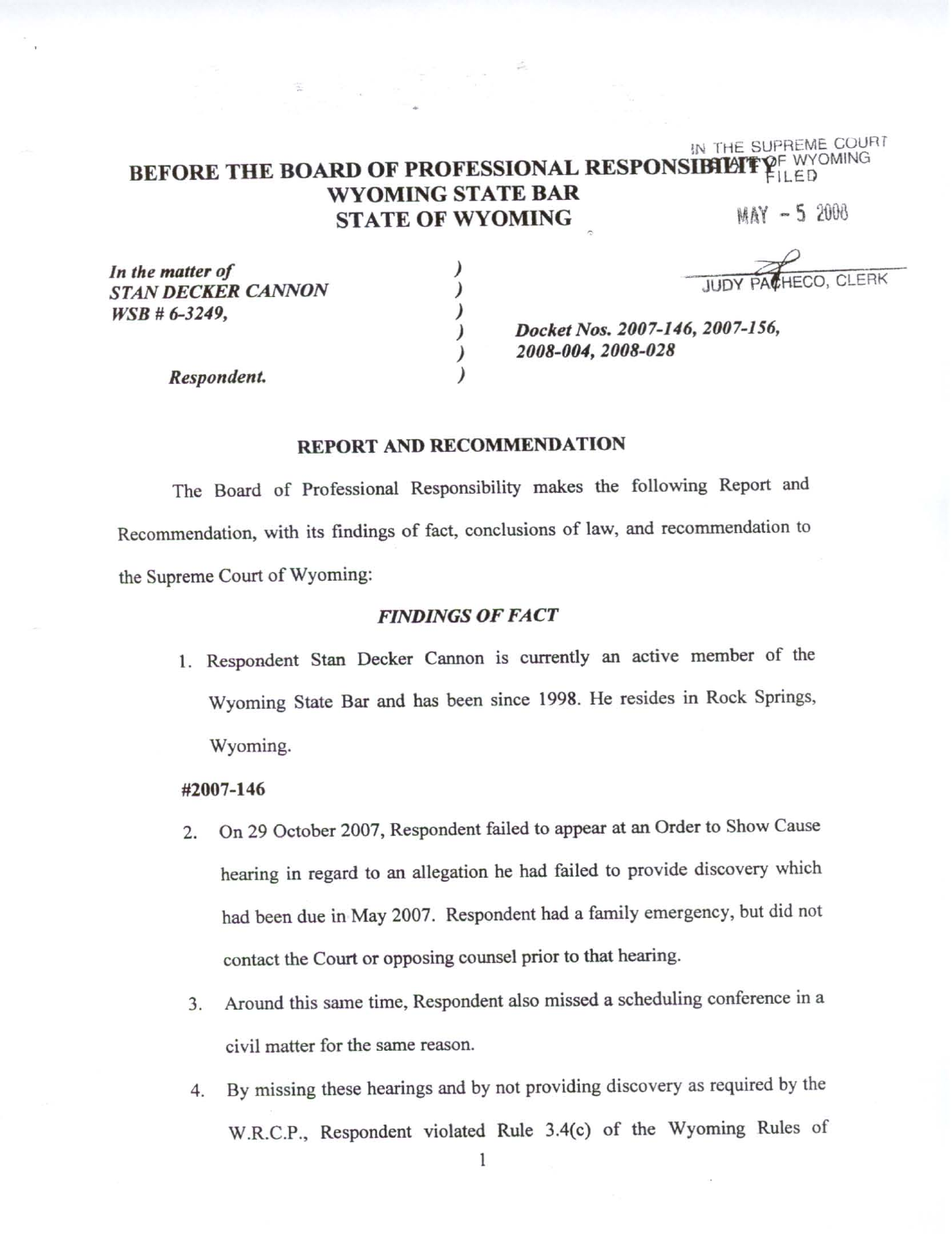Professional Conduct. Respondent also violated Rule 3.2 by not moving the litigation forward.

## #2007-156

- In February 2007, Respondent was retained by Tracy Hafner to handle an 5. uncontested divorce. After meeting with the client in March, 2007 the Complaint was filed in April 2007. The Stipulation and Agreement was filed on May 18th and the client signed an Affidavit in Testimony on May 21st. The Court signed the Decree on June 28th. Thereafter, Respondent did not diligently file the necessary documents to complete a Qualified Domestic Relations Order that necessitated the client to obtain alternate counsel in that matter. Respondent also failed to return some of Ms. Hafner's phone calls to him inquiring about the status of the various aspects of the divorce.
- By failing to diligently pursue this matter, Respondent violated Rule 1.3 of 6. the Wyoming Rules of Professional Conduct. Respondent also violated Rule 1.4 by failing to properly communicate with his client.

#### #2008-004

In April 2007, Respondent was retained to represent Richard Gostovich in 7. regard to two domestic matters. In the course of the representation, Respondent diligently represented his client on the termination of parental rights case, but did not file the other matter in a timely manner. Respondent also failed to properly communicate with his client. Respondent was not paid the retainer amounts Mr. Gostovich was required to pay, but that does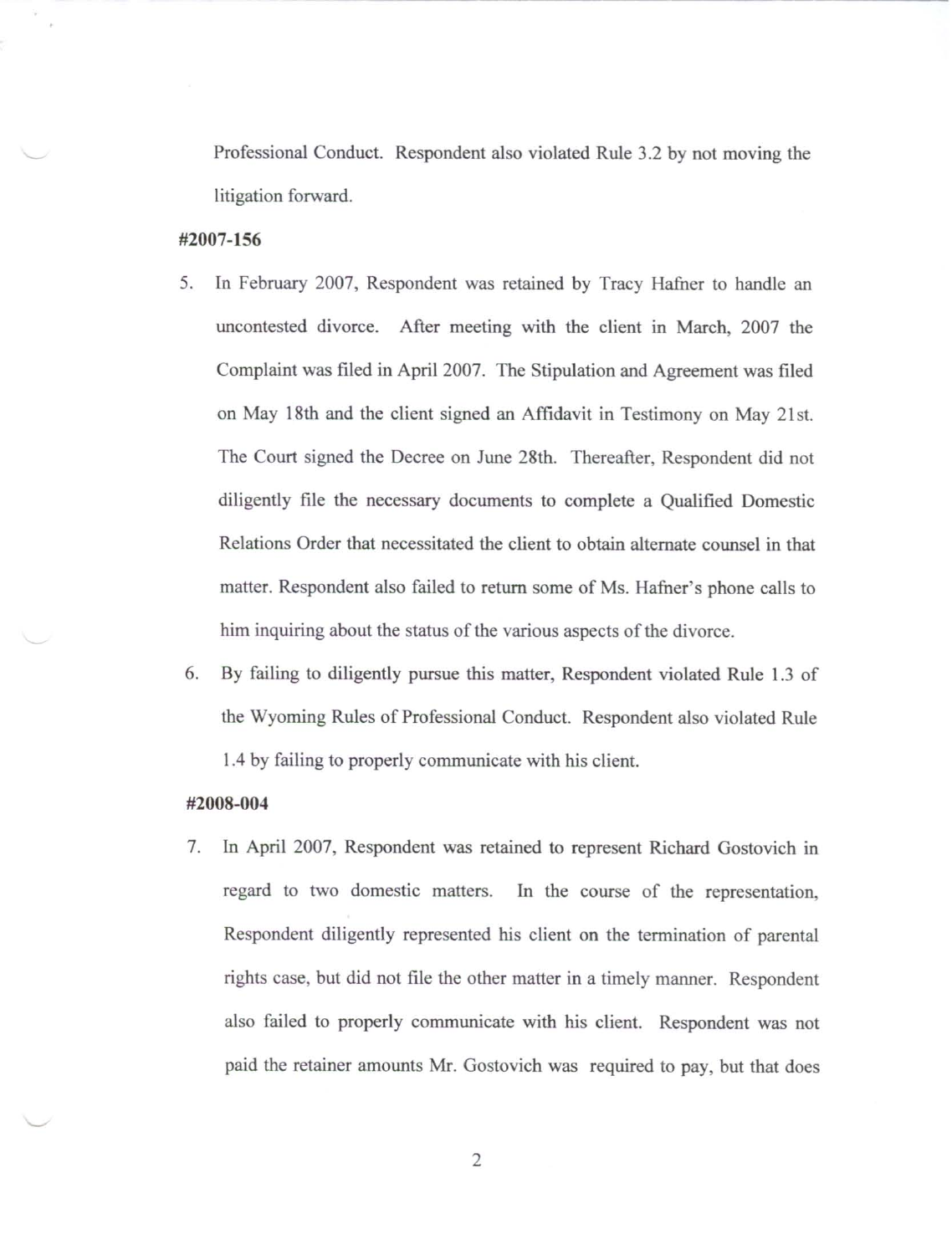not excuse failing to do the work if he did not withdraw from the representation.

By failing to diligently pursue this matter, Respondent violated Rule 1.3 of 8. the Wyoming Rules of Professional Conduct. Respondent also violated Rule 1.4 by failing to properly communicate with his client.

#### #2008-028

- 9. In July 2005, Respondent agreed to represent Jayme McClain-Schoeneberg in regard to a divorce. Although he filed the petition, he did not pursue this matter to completion. Respondent also failed to properly communicate with his client during the pendency of this matter.
- 10. By failing to diligently pursue this matter, Respondent violated Rule 1.3 of the Wyoming Rules of Professional Conduct. Respondent also violated Rule 1.4 by failing to properly communicate with his client.
- 11. Respondent wants this suspension to be able to reorganize his practice and to take needed time off. He was offered a stipulated discipline which did not include suspension, but preferred the sanctions as outlined below.
- 12. Respondent has agreed not to take any civil legal matter which cannot be completed by the date of his suspension, as recommended below. He will notify the public defenders office on 1 July 2008 that he will resign his position with that office as of 1 August 2008.

#### **CONCLUSIONS OF LAW**

13. Standard 4.42 of the ABA Standards for Imposing Lawyer Sanctions discusses the acts which result in a suspension for violations of Rules 1.3 and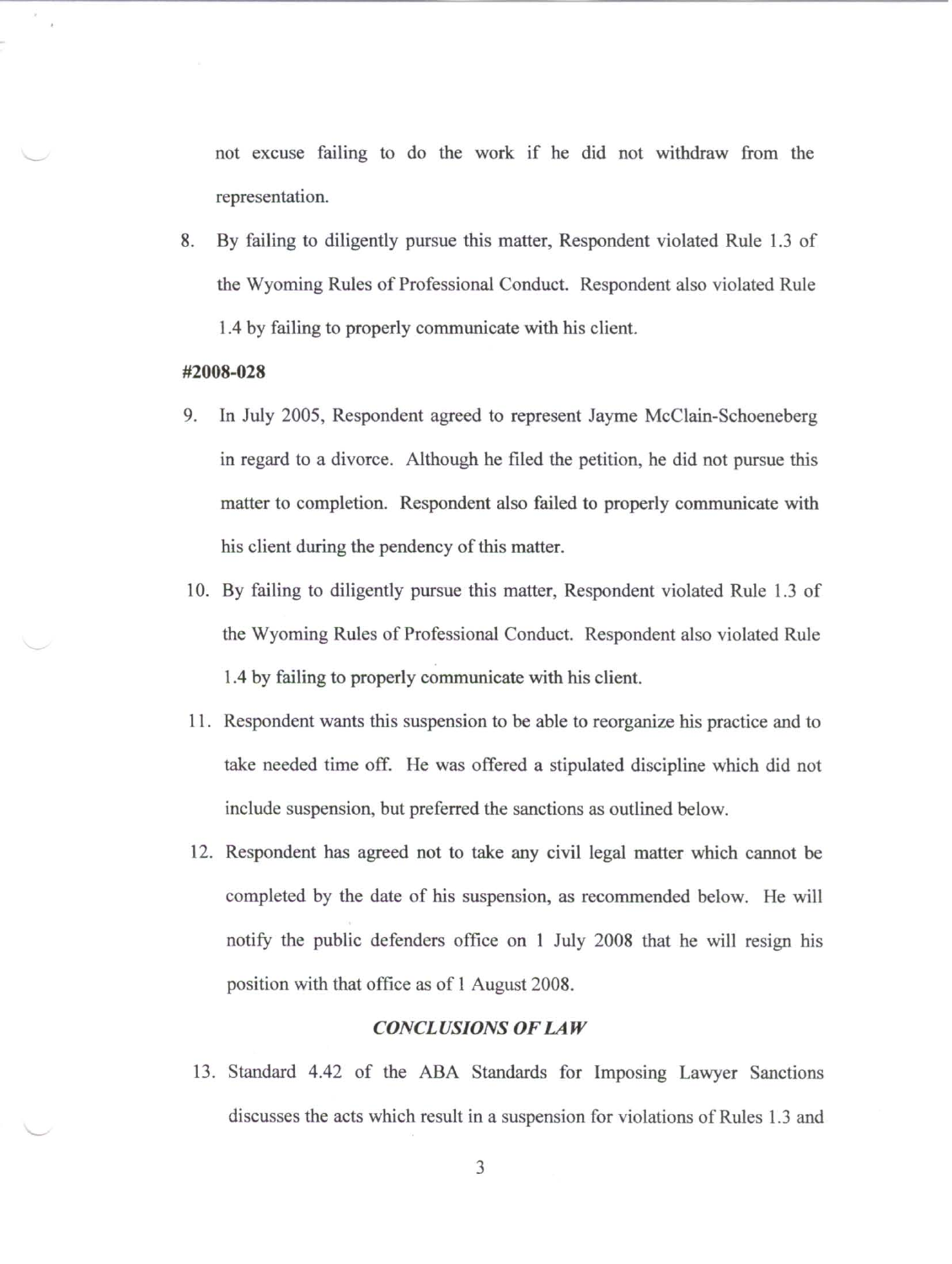1.4: "Suspension is generally appropriate when: (a) a lawyer knowingly fails to perform services for a client and causes injury or potential injury to a client; or (b) a lawyer engages in a pattern of neglect and causes injury or potential injury to a client."

- 14. Standard 6.22 of the ABA Standards for Imposing Lawyer Sanctions discusses the acts which result in a suspension for violations of Rules 3.2 and 3.4: "Suspension is generally appropriate when a lawyer knows that he is violating a court order or rule, and there is injury or potential injury to a client or a party, or interference o potential interference with a legal proceeding."
- 15. ABA Standards for Imposing Lawyer Sanctions 9.1 provides for consideration of aggravating and mitigating circumstances in deciding on an appropriate sanction. Section 9.21 defines aggravating circumstances as "any consideration, or factors that may justify an increase in the degree of discipline to be imposed." Section 9.31 defines mitigating circumstances as "any considerations, or factors that may justify a reduction in the degree of discipline to be imposed."
	- a. Applicable aggravating factors in this case are:
		- i. Section 9.22 (d)---multiple offenses and
	- ii. Section 9.22 (i)---substantial experience in the practice of law. b. Applicable mitigating factors are:

i. Section 9.32 (a)---absence of a prior disciplinary record, and

 $\overline{4}$